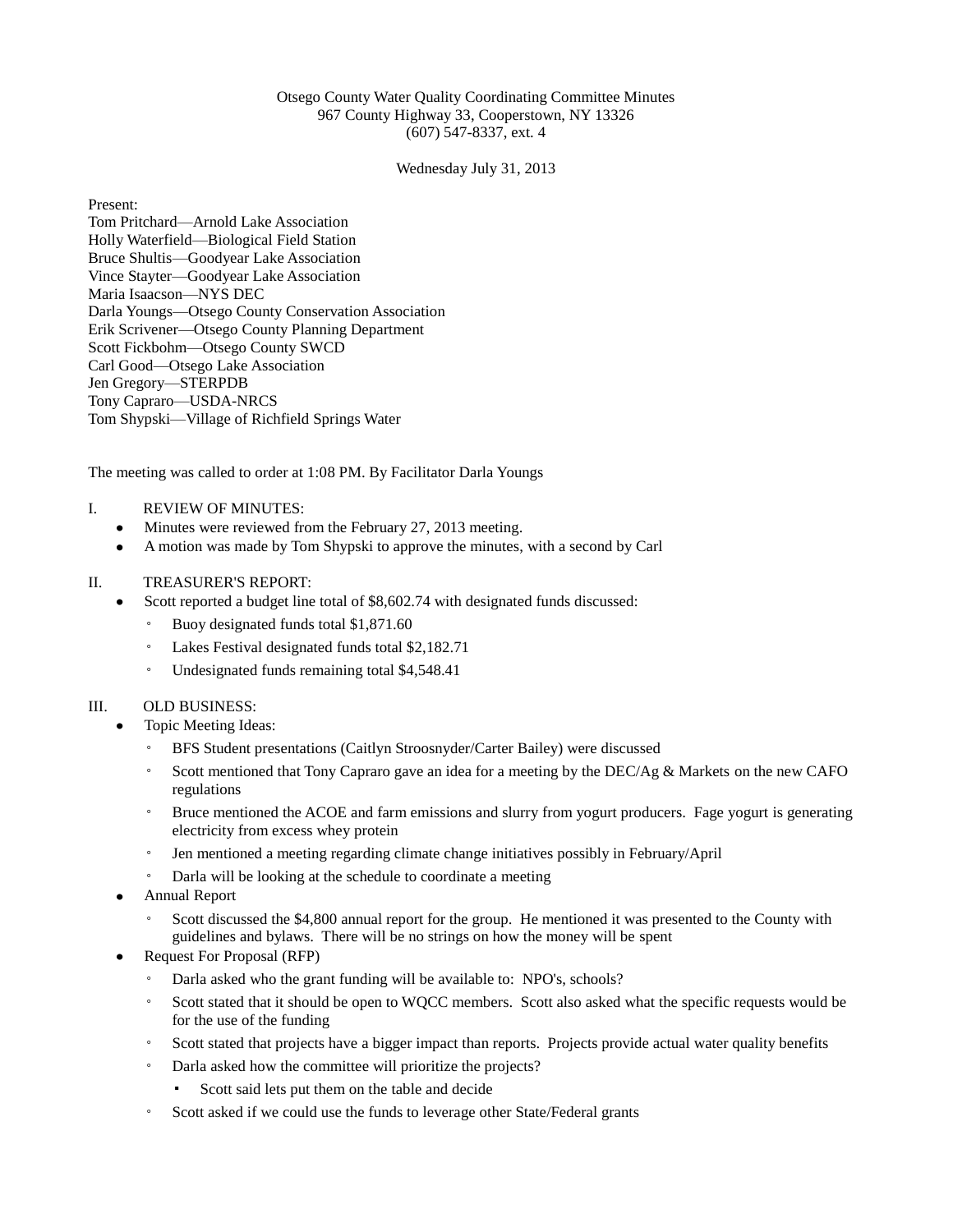- Carl asked if the funds could be used to promote Lake Appreciation Day
	- Scott said yes
	- Tony mentioned funding signage at lakes in the County discussing invasive species
		- Darla mentioned that OCCA has a sign discussing invasive species at Otsego Lake
		- Holly mentioned that there is nothing in place at private boat launches
- Darla discussed creating a form the committee could use for a grading mechanism
	- Darla will circulate a draft form to the committee.
- Scott mentioned the Otsego County Non-point Solution Plan for an example
- Bruce mentioned invasive species projects for funding—he stated that 'final kill' is the only way to eradicate zebra mussels
- Bruce also mentioned that weeds are an ongoing process—10 tons of water chestnuts have been removed
- Holly mentioned that invasive species change the character of the lake—undermine the efforts that have gone on to improve lake conditions
- Holly also mentioned public awareness is the key to prevention
- Jen mentioned that STERPDB may be able to fund a speaker to discuss invasive species
- Scott mentioned that he wanted to make a motion to work with what we have regarding the RFP
	- Funds are in-hand or match with another grant opportunity?
	- Darla asked when the deadline would be—September possibly?
	- No motion was made as discussions will continue
- Scott mentioned that money through the Water Quality Improvement Program is not guaranteed round-toround, and it is unknown when the next RFP will be coming out.
- Holly mentioned a subcommittee for developing the scoring rubric
	- She will oversee the subcommittee

# IV. NEW BUSINESS:

- SRBC is updating their Comprehensive Plan
	- Darla asked if any member groups are adding comments?
		- Holly stated that BFS is providing comments
		- Scott mentioned that SWCD is not providing comments, but he is concerned with the water monitoring locations—they need to be randomized to encompass the entire basin
- Scott mentioned that SRBC is approving withdrawals by Chobani without providing data to the public
	- According to the SRBD every well had water in South Edmeston

# V. DEPARTMENT REPORTS:

- Biological Field Station:
	- A new faculty member will be starting within the next week—limnologist (algae) expert
	- Teaching focus, but will perform research as well
	- A prototype project is developing—Phosphorus removal work. Over a 5-year long invasive species survey in Otsego County. Two interns have been collecting data at the locations where invasive species have been found
	- Zebra Mussel studies are ongoing
	- Normal monitoring of Otsego Lake and the Upper Susquehanna watershed are ongoing
	- Groundwater monitoring—drinking water monitoring pre-fracking for baseline data
	- Three other students are studying lakes throughout the State (2 in Otsego County)
	- Newsletter is available on the website
- Goodyear Lake Association:
	- August 17—Goodyear Lake festival day; 10 AM 6 PM
	- Elly Mazeers is performing an aquatic species study on Goodyear Lake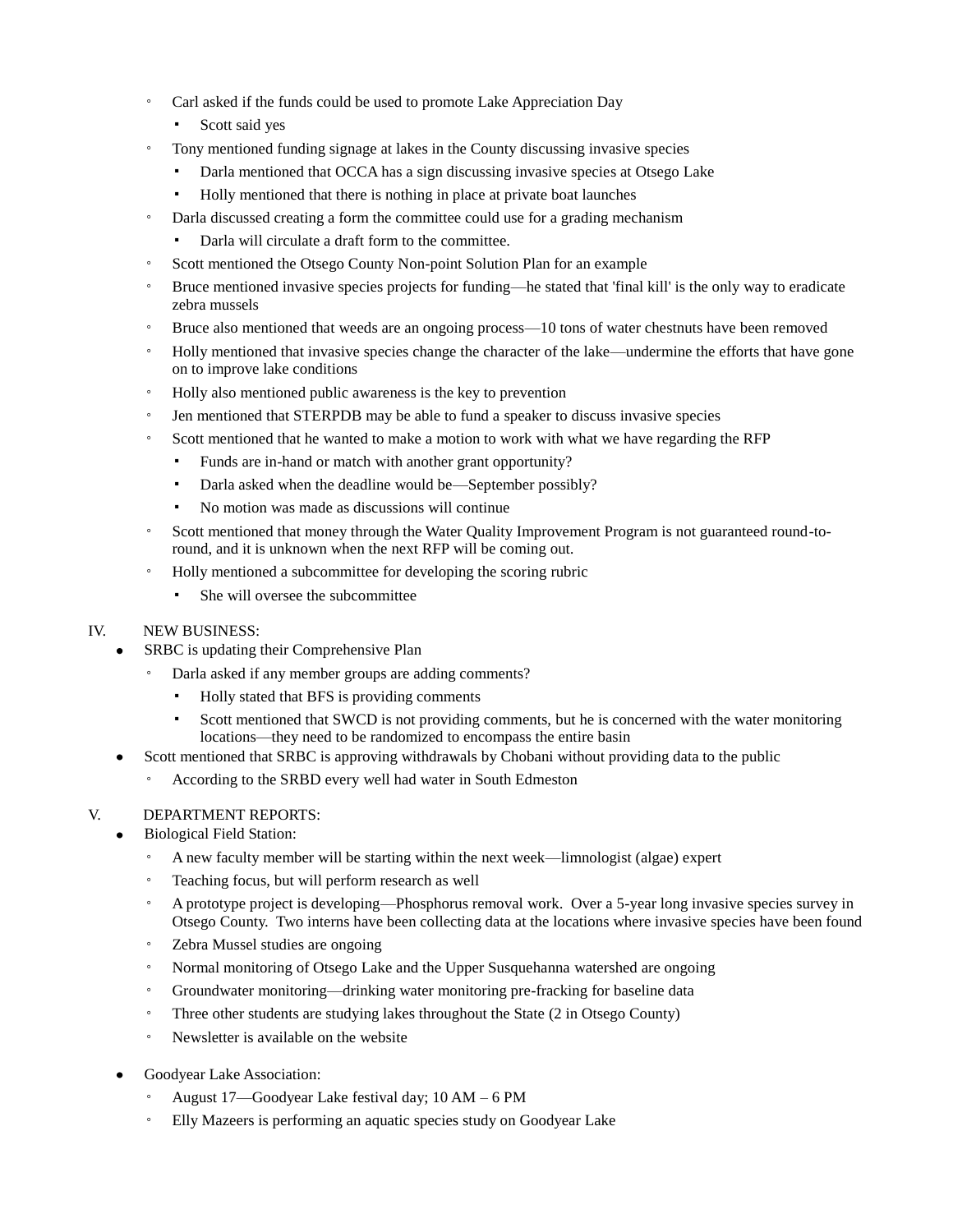- A 500-sample study has been performed throughout the lake
- Downstream municipalities received notification of the state of the dam
	- Dam is now 107 years old and is labeled 'at risk'
- Giant Parsnips have been discovered near the lake—a noxious species
- Natural Resource Conservation Service
	- 5-6 new contracts in the last round of funding
	- A manure pit was covered in Cherry Valley
	- Bruce mentioned the ACOE wetland projects—with a pre-existing grant number you are on the fast track for the money
	- Jen mentioned a funding opportunity that was closing at 5 PM today on the grants gateway website
- NYS DEC:
	- CAFO Regulations (200-299 Cows)--notices of termination of SPDES permit
		- Cooperstown, Richfield Springs, and Oneonta are significant facilities
- Otsego County Conservation Association
	- Finalized water testing parameters—83 wells tested County-wide
		- Went from 24 to 21 parameters
		- Working with Community Science Institute—Ithaca
		- Les Hasbargen worked with OCCA to choose the 83 sites
		- Testing will begin next week
	- Over \$80,000 raised for testing
		- Goal is to characterize the condition of groundwater pre-fracking
		- Decatur has no testing sites
	- Les is writing the technical report for the Delta Tox pilot program
	- Water Chestnut removal—OCCA working with BFS at Oneonta swamp
	- OCCA is sponsoring two BFS interns and one Masters student
		- Interns are from Hartwick College
	- Database management at CHRI
	- GIS internship—stipend available
		- Search will expand to local Community Colleges
	- Peter Manning is working on a number of projects
	- OCCA Octoberfest is October 5—Butterfly Conservatory
- Otsego County Planning Department:
	- Hazard Mitigation Letters of Intent for Hurricane Sandy funding have been submitted by a number of municipalities, stakeholders, and the County
	- Household Hazardous Waste Collection Event will occur September 13 and 14
		- Sept. 13—Unadilla Highway garage
		- Sept. 14—Meadows Office Complex
- Otsego County SWCD
	- Ag-wash for cleaning milk houses
	- Kickoff meeting for Ag & Farmland Protection happened
		- Bottom-up structure of the effort
	- 76,000 lbs of Ag-plastic have been collected—twice the amount of the previous two-years
	- Rotational grazing project in Gilbertsville